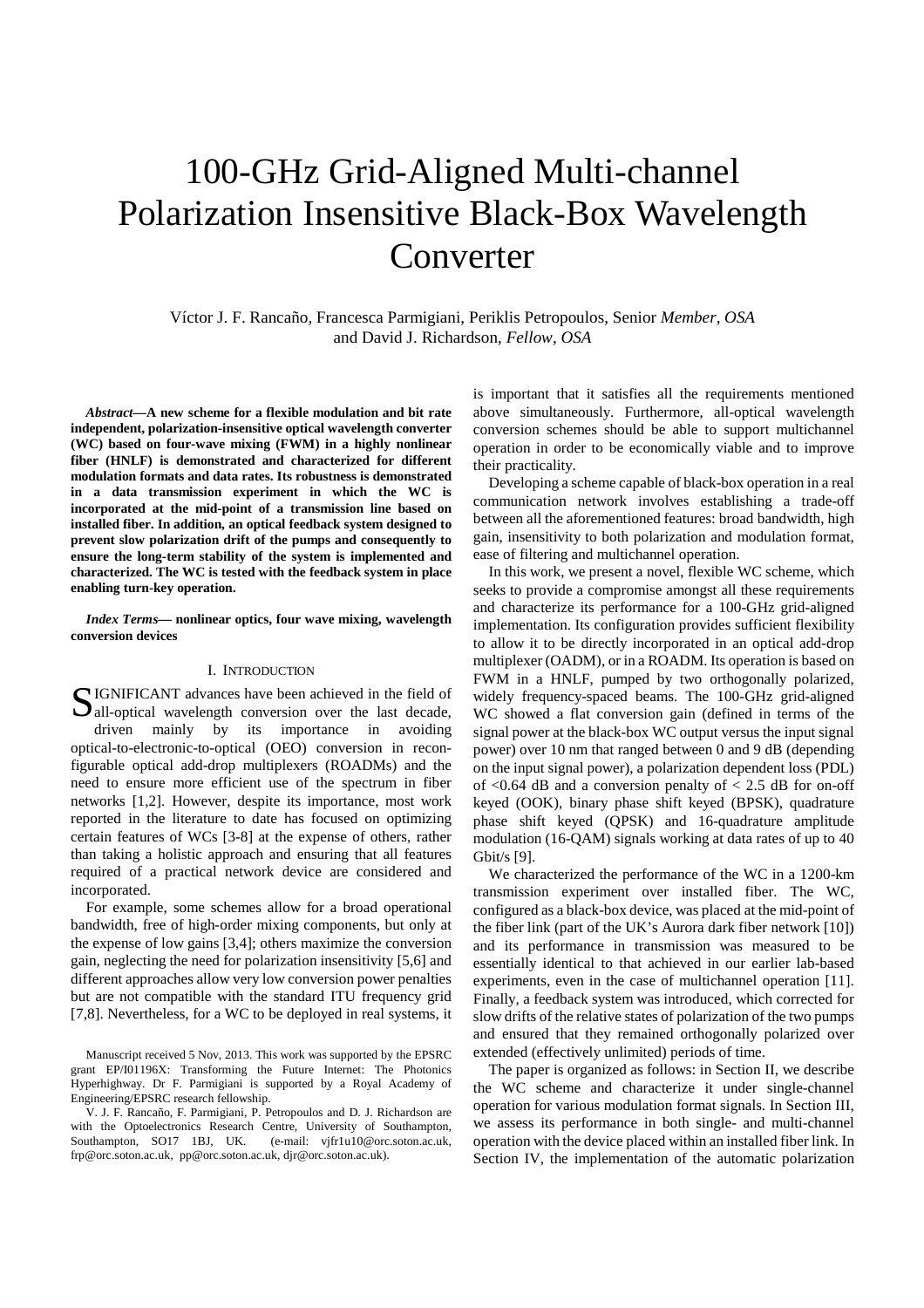alignment feedback system is described and characterization data confirming correct and reliable operation is presented. Finally, we draw our conclusions in Section V.

#### II.WAVELENGTH CONVERTER SCHEME

Fig 1 shows the schematic of the WC. It incorporates two arrayed waveguide gratings (AWGs) to combine the incoming data signals to be converted with two orthogonally polarized pump beams (with linewidths of about 100 kHz each) at the input of the HNLF, and an output filter to allow simultaneous re-transmission of only the generated idlers. The scheme presents the following key characteristics: (i) polarizationinsensitive operation with respect to the input signals, ensured by the two orthogonally aligned pumps; (ii) easy filtering of the converted signals, allowed by the wavelength allocation of the two pumps, which ensures that any polarization-sensitive mixing components are separated with high extinction from the polarization-insensitive idlers; (iii) high and flat conversion gain across the whole conversion band, guaranteed by the use of a dual-pump FWM process in conjunction with a stateof-the-art HNLF; (iv) grid-aligned, black-box operation, allowed by the combination of an erbium-doped fiber amplifier (EDFA) at the WC input, followed by an AWG; finally, (v) multi-channel operation as the system is resilient to high-order (HO) mixing components. Furthermore, the undesired HO mixing components that are not at the converted signal wavelengths can be easily filtered out at the output of the system, so that new signals can be added within the WC output bandwidth (at different wavelengths as compared to the converted ones) without extra penalty. Indeed, the WC output can be fed to a wavelength-selective switch (WSS) for filtering and combined with other channels, as will be described in the following section, which is the standard procedure used in ROADM architectures.



Fig. 1. Wavelength converter set-up. EDFA: Erbium-doped fiber amplifier, AWG: Arrayed waveguide grating, HNLF: Highly nonlinear fiber, PC: polarization controller, OSA: optical spectrum analyzer.

At the WC input, the various signals were amplified up to a total power of 12 dBm and filtered by the AWGs in order to remove amplified spontaneous emission (ASE). The initial removal of ASE within the bandwidth of the converted signals is critical, since without this the conversion power penalty is increased by 5-6 dB. The channelized filtering characteristics of the AWG allow a single amplifier to be used even for operation with multiple channels. The second AWG also facilitates filtering of the ASE of the pumps, which were amplified so that the power of each of them was 21.5 dBm at the HNLF input. It is to be noted that while the use of the first AWG is not needed for single channel operation, it is essential for multi-channel operation. Therefore, it has been included in the various measurements presented in this paper, to emphasize the flexibility of the scheme.

At first, the polarization alignment of the two pumps was performed manually by adjusting their corresponding polarization controllers (PCs) depicted in Fig. 1, monitoring and minimizing their mutual nonlinear interaction using an optical spectrum analyzer (OSA). Subsequently, we automated this polarization alignment, as we will discuss in Section IV. The 302m-long HNLF used was a germanium-silicate dispersionshifted strained fiber with a nonlinear coefficient of 11.6  $(W \cdot km)^{-1}$ , a dispersion slope of 0.018 ps/(nm<sup>2</sup> $\cdot$ km) and an average zero-dispersion wavelength (after straining) of 1555 nm. The strain gradient was applied along the HNLF to broaden the Brillouin gain bandwidth and reduce its peak gain, thereby increasing its stimulated Brillouin scattering (SBS) threshold to 27 dBm [12]. Finally, the (flat-top) coarse output filter was tuned to cover the entire output bandwidth.

Significant performance degradation due to FWM-induced pump depletion in the HNLF was avoided by keeping the EDFA used for the amplification of the input signals in automatic power control (APC) mode. In this mode, the overall output power of the EDFA remained constant, so that a pump-to-signal(s) ratio of at least 15 dB was maintained at the input of the HNLF.



Fig. 2. An example of a multi-channel nonlinear interaction, as observed at the output of the HNLF. HO mixing: Higher order mixing. ASE noise: Amplified spontaneous emission noise.

An example of a typical nonlinear interaction for a mixed signal scenario (one OOK, one BPSK and one QPSK signal) is shown in Fig. 2, where the optical spectrum at the output of the HNLF is plotted. Due to the equal spacing between the input signals some of the higher order (HO) mixing components were generated at the same frequencies as the output signals. Nevertheless, if all the input channels have similar input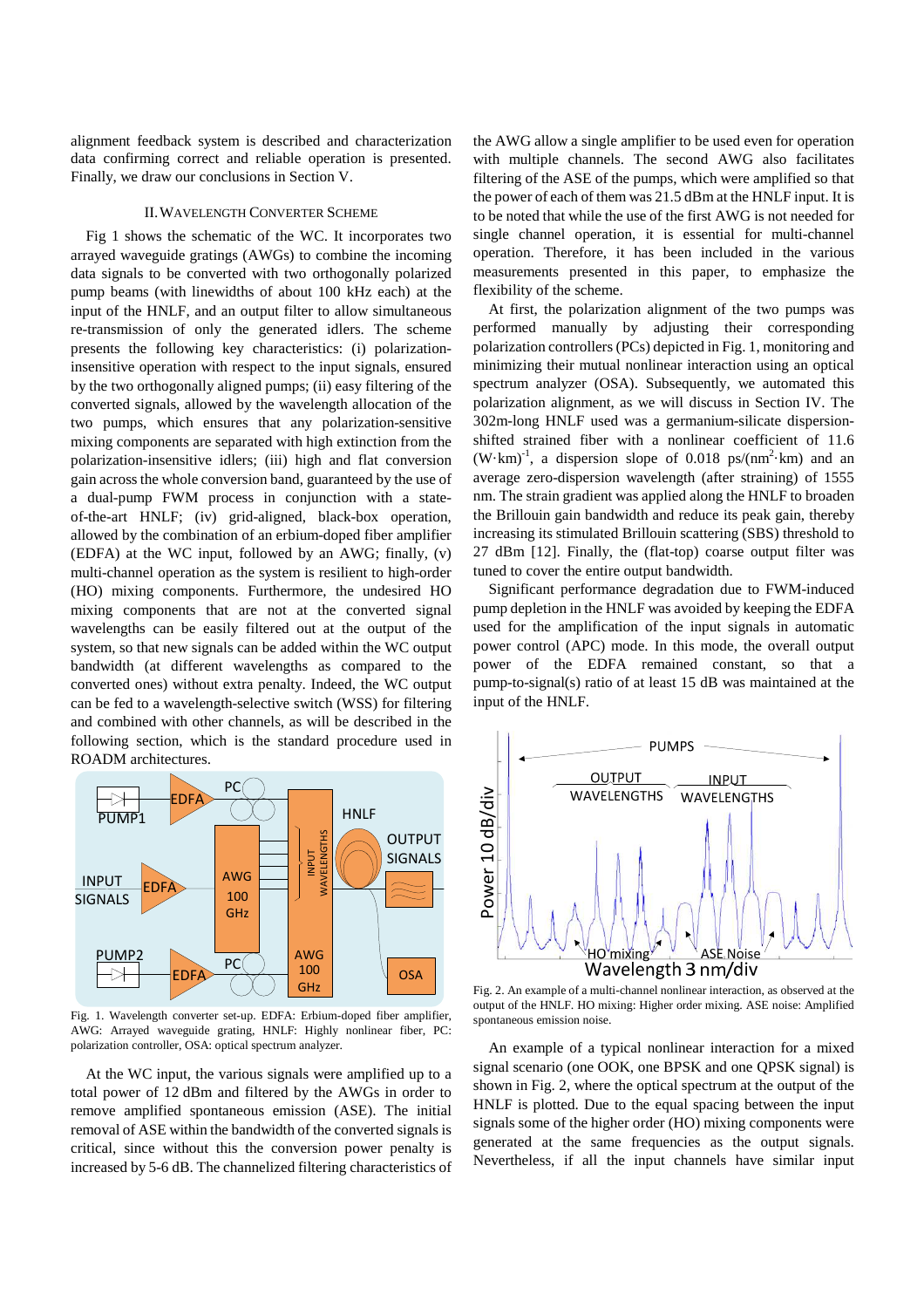powers, the level of cross-talk from these components can be kept below 20 dB, causing negligible signal degradation in multi-channel operation.

In our implementation, the WC bandwidth was ultimately determined by the bandwidth of the AWGs. This band of wavelengths where the converted signals could be allocated, was about half the spacing between the two pumps and could easily be tuned by reconfiguring the connections of the AWG input ports for the pump beams. For this characterization, the two pumps were set at 1562.23 nm (191.90 THz) and 1550.12 nm (193.30 THz), and the input channels were tuned between 1559.79 nm (192.2 THz) and 1556.55 nm (192.60 THz). A 1-nm guard band was used around the pump wavelengths to facilitate filtering of the idlers.



Fig. 3 Top: Schematic representation of the phase-conjugated (PC), up-converted (UC) and down-converted (DC) first-order FWM processes in the HNLF. (Note that the signal polarization needs not be aligned to that of the pumps). Bottom: Characterization of the conversion efficiencies at the output of the HNLF for the three different types of idlers as a function of the wavelength of the signals.

In general, a dual-pump parametric interaction can generate three distinct first-order FWM processes referred to as: phase conjugation (PC), Up-Conversion (UC) and Down-Conversion (DC)[13]. These processes are sketched in Fig. 3 (Top) for the

case of orthogonally polarized pumps. For the sake of clarity, the signal is drawn co-polarized with pump 1 in this sketch, however it is to be appreciated that its polarization can be arbitrarily set. Figure 3 (Bottom) reports the characterization of these FWM interactions in the HNLF in terms of relative power of the wavelength converted signals as a function of the signal wavelength. The normalized signal power at the input of the HNLF is also shown for completeness. The figure shows a flat conversion gain (1 dB gain fluctuation) for the PC process. In contrast, the gain of the UC and DC processes depend strongly on the signal wavelength and exhibit a variation of more than 6 dB within the conversion band we studied, due to the fact that phase matching plays a critical role in these interactions. On the other hand, the frequencies of the PC idlers are mirrored (and their phases conjugated) with respect to the input, whereas the UC and DC processes do not conjugate the input. Phase conjugation of the idlers does not constrain reception of any single-channel modulation format, although it does prevent transparent wavelength conversion of multicarrier modulation formats (since the subcarrier allocation is inverted during the parametric interaction).

In our work, the PC idlers were chosen as output signals due to their constant conversion gain across the signal bandwidth rendering them suitable for multi-channel operation. Therefore, the converted signal wavelengths lay between 1555.75 nm (192.70 THz) and 1552.52 nm (193.10 THz).



Fig. 4 Wavelength converted signal output power as a function of the signal input power at the EDFA input for various input signal wavelengths. Only one signal is considered at a time.

We next characterized the wavelength converted output power of the whole black-box WC system (which includes the EDFA, two AWGs, the HNLF and the output filter) for the PC idlers as a function of the input signal power. This measurement was repeated for several input signal wavelengths (Fig.4). Since the EDFA operated in APC mode and as long as we operate in the small signal regime, the signal power at the input of the HNLF changed in step with the power at the input of the WC system. Then two different regimes could be identified in the operation of the WC, which in turn were mainly dependent on the EDFA operation: (i) a linear output power regime (constant gain regime), corresponding to input signal powers for which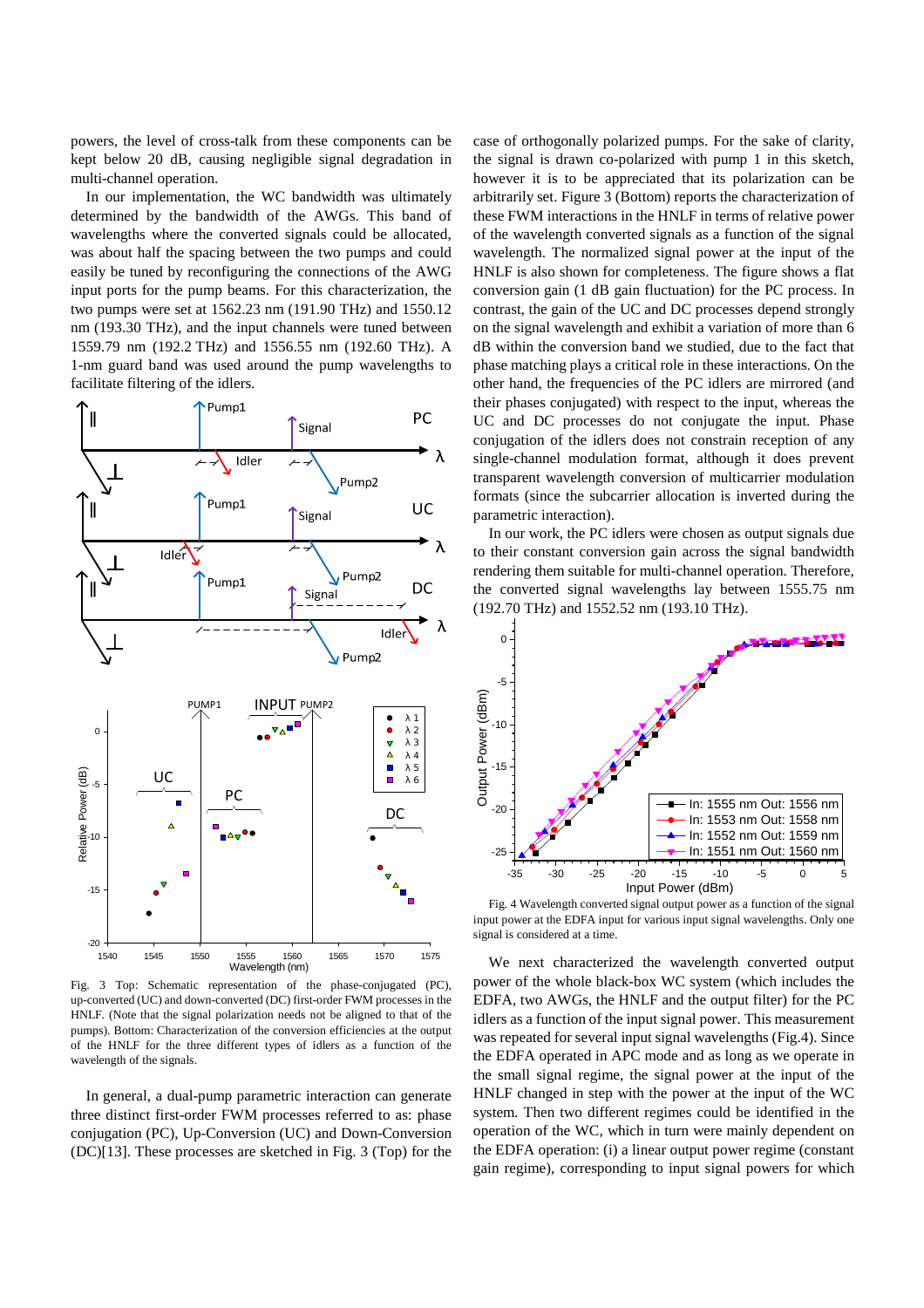the EDFA operated in a linear fashion and (ii) a constant output power regime, corresponding to input signal powers for which the EDFA operated in gain saturation. In the first operating regime, the power of the wavelength converted signals varied as a function of the input signal wavelength by 2 dB, mainly due to the non-uniform gain of the EDFA across these wavelengths. The small power variations (less than 0.5dB) observed in the second operating regime, were due to non-uniformities in the insertion loss of the various ports of the AWGs, which were later shown to have a negligible effect on the system performance. It is worth emphasizing again that the pump-to-signal ratio was at least 15dB for all the various input signal powers, so that significant performance degradation due to FWM-induced pump depletion in the HNLF was avoided. In all the subsequent experiments the input power of the various signals was configured so that the WC operated in the constant output power regime and yielded a conversion gain of +1 dB.



Fig. 5 BER curves and constellation diagrams for the original (full circles) and wavelength converted (empty circles) 10 Gbd 16-QAM signal.

The polarization sensitivity was characterized with a slowly varying polarization scrambler (polarization modulation frequency of about 1kHz) connected at the input of the WC and the response to a continuous wave (CW) signal was monitored

on a digital scope. Measurements were carried out over hundreds of seconds and showed a peak-to-peak PDL of 0.64 dB.

Finally, we measured the conversion penalty of the WC for different signal modulation formats (OOK, BPSK, QPSK and 16-QAM), repetition rates (10 to 40 Gbit/s) and various wavelengths. The WC showed similar performance in all of the cases we examined, and a power penalty at the receiver below 2.5 dB (at a bit error ratio (BER) of  $10^{-5}$ ). An example of the BER curves as a function of the optical signal-to-noise-ratio (OSNR) obtained for the original (back-to-back) and wavelength converted 10 Gbd 16-QAM signal at 1557.36 nm is displayed in Fig. 5, together with the corresponding constellation diagrams.

# III. FIELD TRIAL EXPERIMENTS

After having characterized the WC as a stand-alone device, the system was introduced in the middle of an installed fiber link (the UK's Aurora dark fiber network) to assess its performance as a black box device (see Fig. 6). Six data channels were used in the transmission experiments, three of which were wavelength converted after transmission over 600 km, coupled with the original six channels and re-transmitted over the same distance. The fiber link comprised twelve spans, as shown in Fig. 6, with distances ranging between 40 and 60 km each. The chromatic dispersion in the link was not fully compensated in order to optimize the OSNR achieved at the receiver. Instead, a receiver with chromatic dispersion estimation and compensation was used to properly receive and characterize the signals after the first loop and after the WC. Note, however, that digital dispersion compensation was not required for the WC signals after the second passage through the loop, since the PC idlers conjugated the phase of the original signal at the mid-point of the system after the first circulation, therefore resulting in close to zero net dispersion after the second circulation in the same fiber link [14].

In order to test the performance and robustness of the setup, two distinct network scenarios were considered, involving the simultaneous conversion of three channels, which were



Rx: receiver. WSS: wavelength selective switch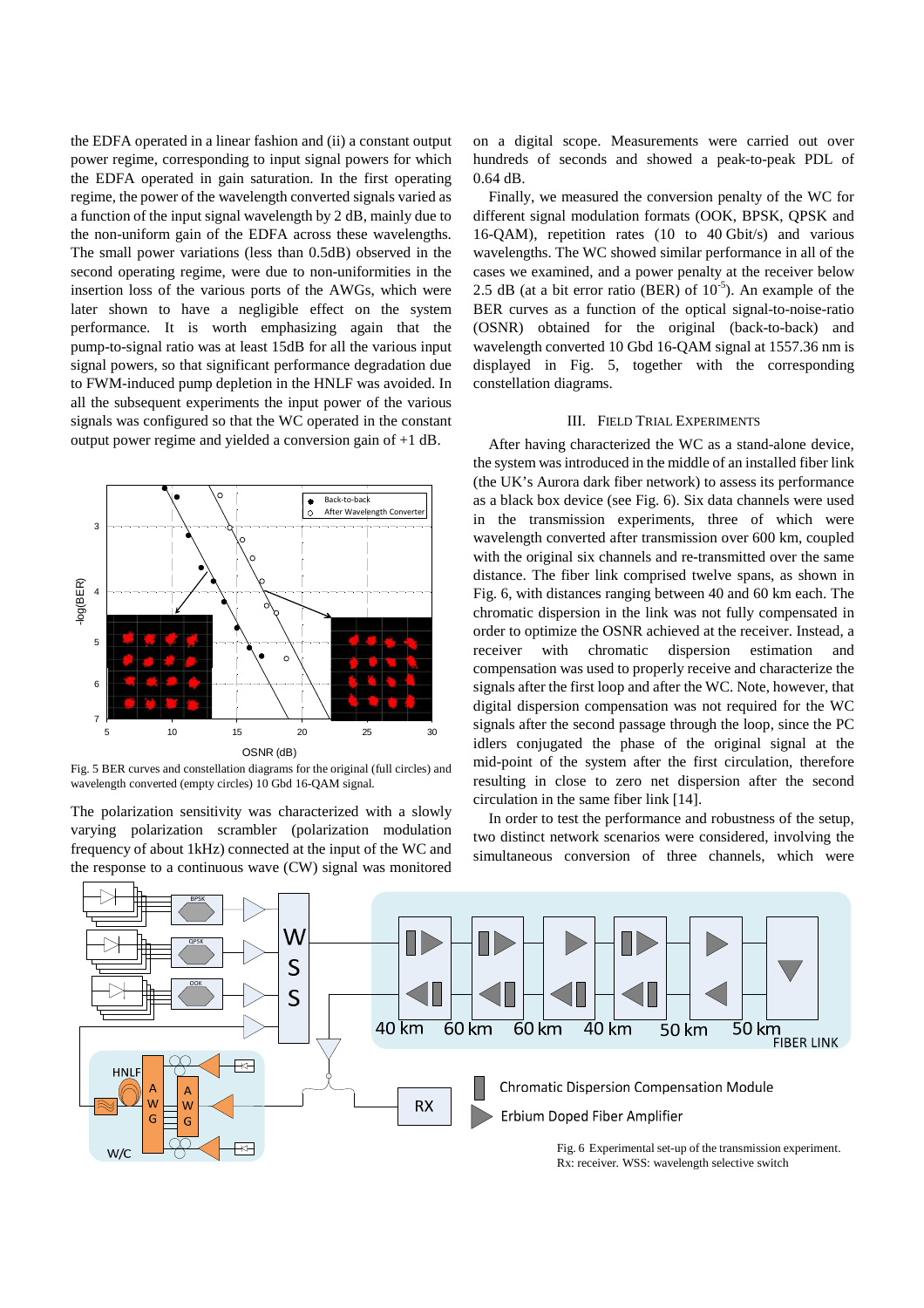dynamically reconfigured thanks to the flexibility provided by the WSS. Different modulation format signals at different wavelengths and bit rates were considered in each case, aiming at highlighting different features of the WC.

Three different modulators were used at the transmission side to generate 10 Gbd OOK, BPSK and QPSK signals, modulated using a  $2^{31}$ -1 pseudo-random binary sequence (PRBS). (It is noted that the high optical signal-to-noise ratio requirements of 16-QAM modulation prevented us from using the signals of Fig.5 in any of the transmission experiments). The use of a partially dispersion-compensated transmission line ensured that the signals at the various wavelengths appeared decorrelated when reaching the WC. The signals were amplified and filtered using a WSS with a filter bandwidth of 50 GHz. The launched power per channel at the fiber link input was 2 dBm. Following wavelength conversion and after traversing the loop a second time, the converted signals were received, characterized in terms of constellation diagrams and BER and their performance was compared to that of the signals both after a first circulation around the loop and after passage through the WC.

# **Multi-Channel Operation: Scenario 1**



Fig. 7 Spectral allocation of the various signals at the output of the transmission link for Scenario 1. Frequency references are given in THz.

The first scenario we considered highlights the modulation-independence and the multichannel operation of the scheme. In this scenario four non-return-to-zero (NRZ)-OOK signals at frequencies 192.1, 192.3, 192.7 and 193.5 THz, one NRZ-BPSK signal at 192.4 THz and one NRZ-QPSK signal at 192.5 THz were transmitted through the link. The rate of all signals was 10 Gbd. The signals at 192.3, 192.4 and 192.5 THz were chosen to be converted to 193.0, 192.9 and 192.8 THz, respectively, as shown in Fig. 7. One of the non-converted OOK signals was intentionally located in an unused part of the WC output bandwidth to prove negligible channel interference after further transmission.

The OSNRs required to achieve a BER of  $10^{-3}$  for the signals that were wavelength converted are summarized in Fig. 8 for the back-to-back (B2B), after the first transmission (600 km), the wavelength conversion (600 km + WC) and the second loop transmission (600 km + WC + 600 km). This figure shows that the OSNR degradation due to wavelength conversion (the difference between circles and up-triangles in Fig. 8) was very similar for the cases of BPSK and QPSK signals and was of the order of 2 dB.

It is to be noted that the coherent receiver used at the time of the measurements did not support OOK signals as a possible modulation format, so BER measurements could only be carried

out at the end of the second loop, where digital dispersion compensation was not required. For this case only, direct detection was used. Examples of eye diagrams and constellation diagrams observed at the input and at various transmission points are plotted in Fig. 9 for OOK signals (top row), BPSK (middle row) and QPSK signals (bottom row).



Fig. 8 OSNR values for a BER of  $10^{-3}$  at different transmission points for scenario 1.



Fig. 9 Eye diagrams for the OOK signal (top row - time scale: 20 ps/div) and constellation diagrams for BPSK (middle row) and QPSK (bottom row) signals at different transmission points for scenario 1.

### **Multi-Channel Operation: Scenario 2**



Fig. 10 Spectral allocation of the various signals at the output of the transmission link for Scenario 2. Frequency references are given in THz.

The second scenario highlights both the wavelength selectivity and multichannel conversion of the scheme. In this scenario the same four NRZ-OOK signals as in the previous case, as well as two NRZ-QPSK signals at frequencies 192.5 THz (QPSK1) and 192.6 THz (QPSK1) were transmitted through the link. The symbol rate of all signals was again 10 Gbd. The signals at 192.3, 192.5 and 192.6 THz were chosen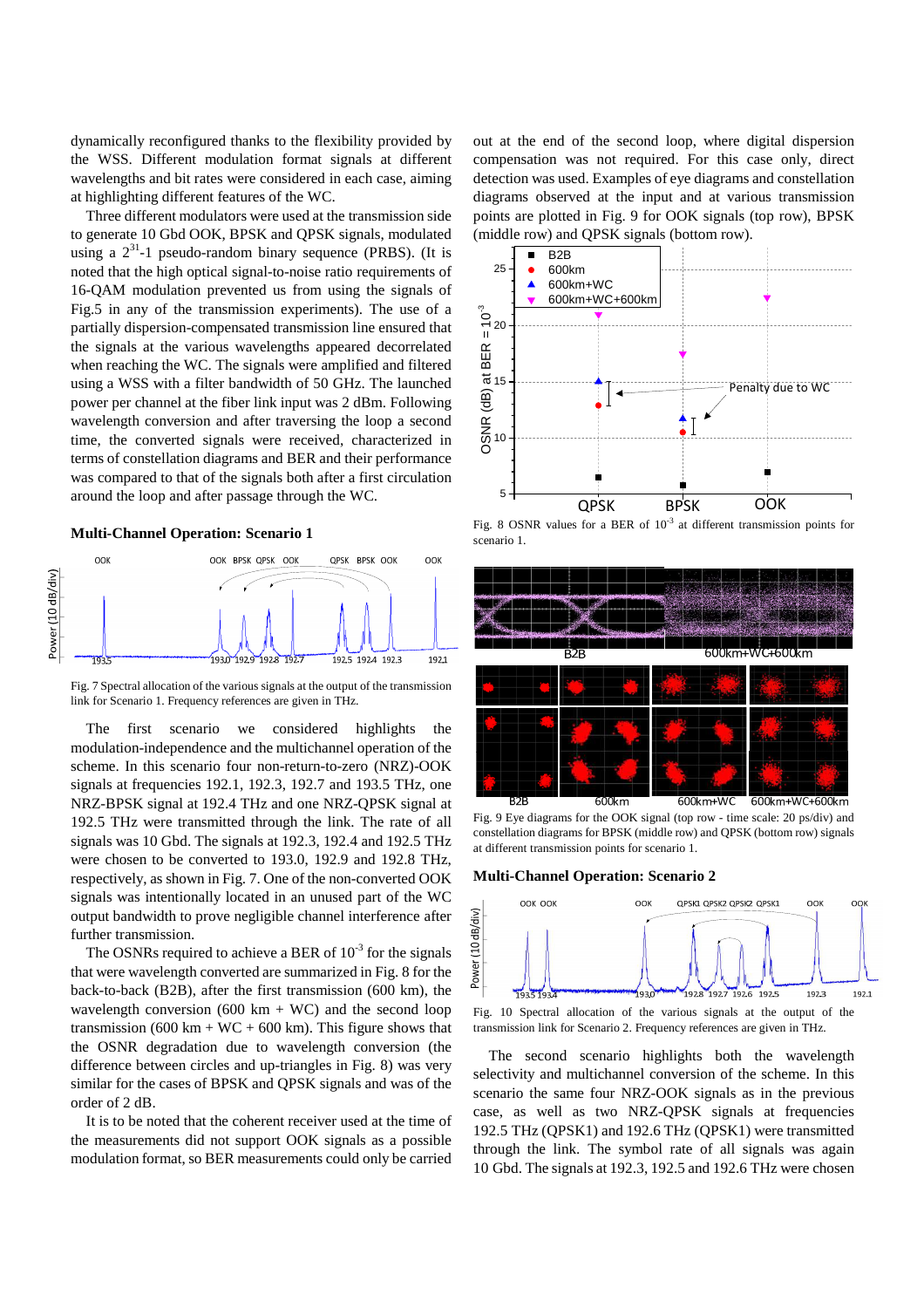to be converted to 193.0, 192.8 and 192.7 THz, respectively as shown in Fig. 10.

As before, the OSNRs required to achieve a BER of  $10^{-3}$  for the signals that were wavelength converted are summarized in Fig. 11 for the back-to-back (B2B), after the first transmission (600 km), the wavelength conversion (600 km + WC) and the second loop transmission (600 km +WC+600 km). As discussed previously, the OOK signals were not characterized at the intermediate stage, however their performance after the second passage through the loop was similar to that in Scenario 1.

It is to be noted that, in this scenario, the OSNR degradation undergone by QPSK2 was over 2.5 dB. This was a consequence of the lower power used for this signal as compared to the remaining signals at the input of the WC. This can also be appreciated in Fig. 10, showing a power difference of  $\sim$ 5 dB between the two signals, QPSK1 and QPSK2. As mentioned earlier, under these conditions the corresponding power ratio between QPSK2 and the generated HO mixing was lower than 20 dB, causing an increase in the power penalty for that particular channel. The corresponding constellation diagrams for QPSK2 are shown in Fig.12.



Fig. 11 OSNR values for a BER of  $10^{-3}$  at different transmission points for scenario 2.

### IV. AUTOMATIC PUMP POLARIZATION ALIGNMENT

As mentioned earlier, during the aforementioned tests the polarization adjustment of the two pumps was performed and maintained manually using the polarization controllers depicted in Fig. 1. This alignment was susceptible to vary with time due to the slow and random polarization drifts induced by temperature changes and mechanical vibrations [15-17], making it an impractical solution for real communication networks. This motivated the analysis and development of an automatic pump-alignment stabilization mechanism that is reported in this Section.

In order to overcome the polarization sensitivity of FWM-based schemes, several approaches have been reported in the literature. For example, the large polarization dependent gain (PDG) of single-pump FWM schemes in low-birefringence HNLFs can be compensated for through the use of polarization tracking devices to dynamically align the polarization of the input signals to that of the pump. However, in multi-channel operation, even if a polarization tracker was to be used for each channel (with significant implications for the overall system cost) the dependence of birefringence with respect to the wavelength might lead to different conversion gains for each input signal, thereby reducing its potential functionality.



Fig. 12 Constellation diagrams for QPSK2 at different transmission points in for scenario 2.

On the other hand, if a high-birefringence HNLF was to be used in a single-pump FWM approach to allow polarization insensitive operation of the parametric process, the differential group delay (DGD) effects induced on the converted signal(s) would restrict its practical implementation in high-speed systems [18].



Fig. 13 Degenerate nonlinear pump interaction for a random (top) and optimum (bottom) alignment of the pumps.

In a dual-pump FWM scheme, such as the one we have considered in this work, where orthogonally-polarized pumps are employed to ensure operation that is insensitive to the signal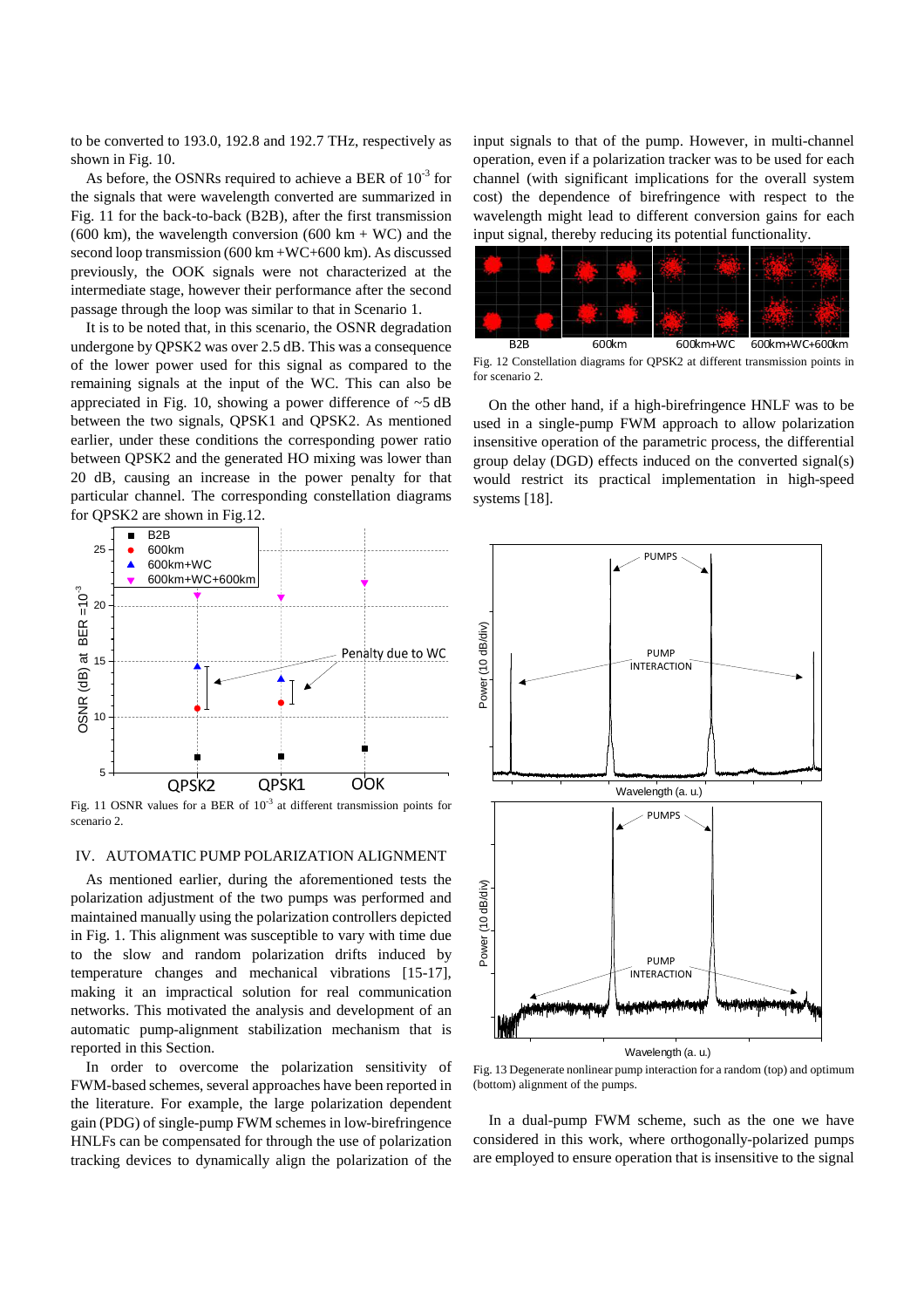polarization, the difficulty lies in maintaining the pump orthogonality at the input over time and along the length of the HNLF [3,15]. Thus, the outcome of the wavelength conversion is determined by averaging all the possible relative alignments of the pumps during the propagation in the HNLF, assuming that the polarization of each pump can follow a three-dimensional random walk over the Poincaré sphere [16]. Note that this evolution can vary in time due to drifts in environmental factors, such as temperature, strain and acoustic perturbations.

In order to overcome this limitation, we modified our implementation of Fig.1 to include a feedback circuit that monitored just the performance of the nonlinear interaction between the two pumps in the HNLF without interfering with either of the original or the converted signals. The feedback circuit then dynamically readjusted the polarization of one of the pumps to maintain the desired performance over time.

Since a low-birefringence HNLF was considered (with a PMD of  $0.58 \text{ ps} \cdot \text{km}^{-0.5}$ , each pump did not have to be aligned to a preferred fiber polarization axis and only the relative polarization alignment between the two pumps had to be controlled and adjusted. The average power of the degenerate idlers generated by the nonlinear interaction in the HNLF between the two pumps was monitored at the output of the fiber. Then the feedback circuit targeted minimization of the sum of the average powers of the two idlers, which would imply that the length over which the two pump waves were cross-polarized inside the HNLF was maximized. Examples of this nonlinear interaction, when no signals were launched in the HNLF, are displayed in Fig.13 for two different (relative) states of polarization of the two pumps.



Fig. 14 Modifications performed in the wavelength converter scheme to provide polarization stability. The feedback circuit consists of a dual-frequency filter, a photodiode (PD), a transimpedance amplifier and a polarization tracker.

The required modifications on the WC scheme are shown in Fig. 14. The modified system comprised a polarization tracker, a dual-frequency optical filter, a slow photodiode and a transimpedance amplifier. 1% of the power at the HNLF output was tapped off and filtered by a dual-frequency square-like filter of 0.1-nm bandwidth for each peak, allowing only the two idlers generated from the pump-to-pump interaction to go through. It is worth mentioning that it was observed that filtering and minimizing the power of only one of the idlers would not lead to the desired alignment between the two pumps. The filtered signal was then detected using the photodetector and the corresponding electrical signal was subsequently amplified by a transimpedance amplifier and used as a feedback signal into the polarization tracker.

Unfortunately, the commercial polarization tracker that we had available at the time of our experiments restricted the maximum optical power allowed at its input to only 20 dBm, thereby preventing us to launch the same pump power to the HNLF as before (now only 16.5 dBm per pump was used at the input of the fiber, as opposed to 21.5 dBm in the experiments reported in previous sections). Therefore, the conversion gain obtained at the output of the system was compromised in this instance by 8 dB. (Inverting the order between the EDFA and the polarization tracker in the path of Pump2 in the setup of Fig.14 would not solve the problem due to the residual PDG of the amplifier used. Indeed, in that configuration the polarization tracker would tend to align the pump polarization to the polarization axis that yielded minimum gain in the EDFA rather than to the polarization that would be orthogonal to the second pump.)



Fig. 15 Experimental characterization of the pump alignment system: response time after switching on the automatic feedback.

The best polarization tracker settings were found to be a fixed step size of 1º on the Poincaré sphere and an averaging over 15 samples to effectively reduce the noise bandwidth. The bandwidth of the polarization tracker (without averaging) was 500 kHz, so that any possible polarization drift could be easily followed with inexpensive discrete elements.

The performance of the feedback circuit was assessed in terms of (a) the response time required to lock to the desired polarization alignment and (b) the stability in maintaining the correct pump polarization alignment when operating the WC. Fig.15 shows the switch-on time of the feedback circuit. The pumps were initially co-polarized (representing the worst-case scenario) corresponding to a maximum PD current. The figure shows a response time of 3.5 milliseconds, indicating the time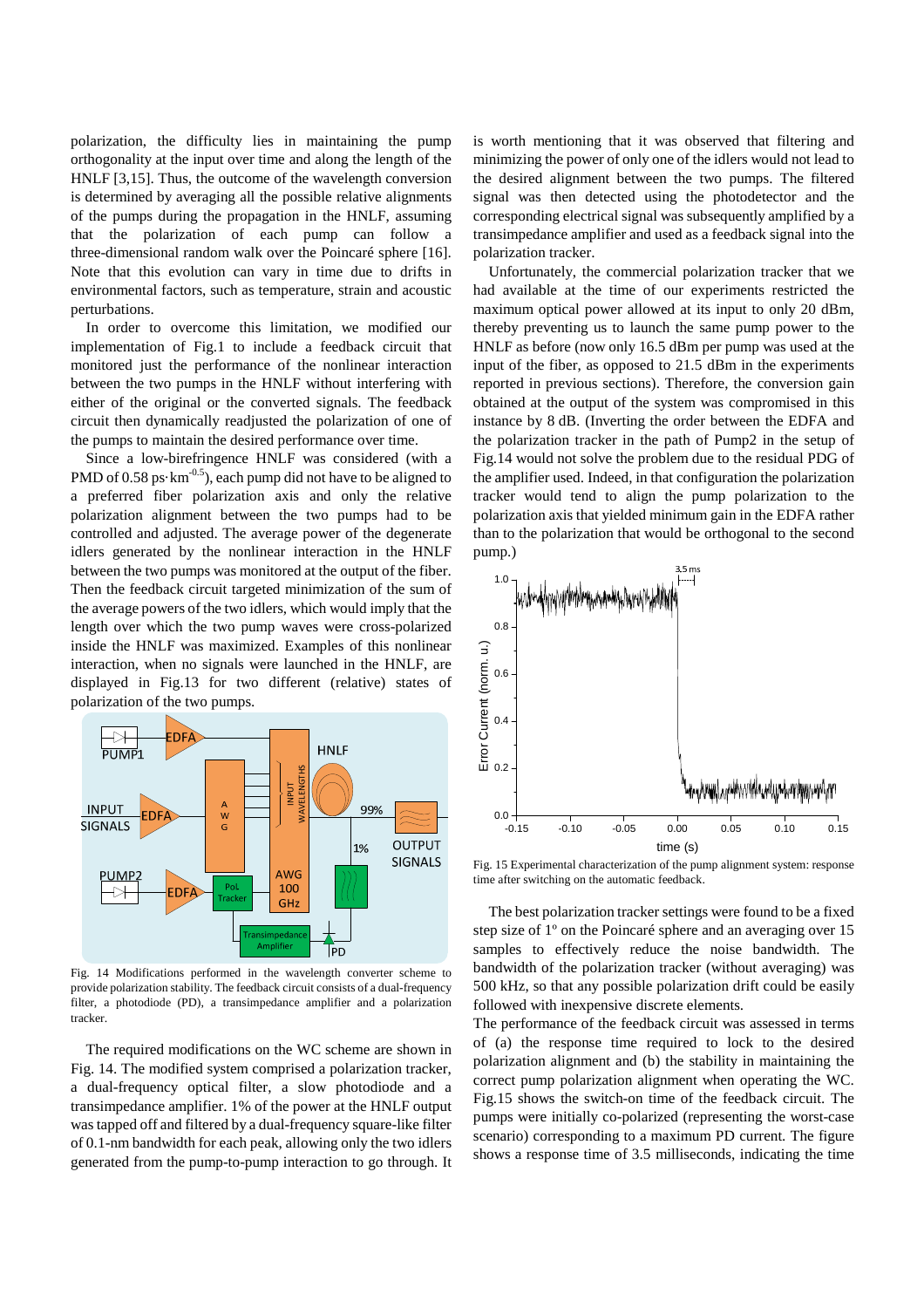required by the system to find the desired alignment between the pumps. This time scale is much faster than any polarization drift induced by temperature changes and mechanical vibrations to any of the system components.

Fig. 16 shows the performance of the WC in terms of BER as a function of time (over a period of 150 minutes) when the automatic polarization alignment circuit was either used (red dashed curve) or not (black solid curve). For this characterization a 10 Gb/s NRZ OOK signal was used at the input of the WC. Note that when the automatic feedback circuit was not in use, the polarizations of the two pumps in the WC were initially optimized manually using the polarization controllers shown in Fig.1. In contrast, the system was allowed to find the optimum operating point automatically in the case when the feedback system was in place.

As can be seen, in the absence of the automatic alignment system the performance of the converted signal slowly and randomly degraded. Conversely, error-free operation  $(BER<10^{-9})$  was continuously maintained throughout the time that the feedback system was operational.



Fig. 16 BER curves as a function of time in absence (black solid line) and presence (red dashed line) of the automatic feedback system.

#### V.CONCLUSIONS

A new flexible, modulation-, bit rate- and polarization-independent wavelength conversion scheme based on dual-pump FWM in a HNLF, accommodating 100GHz grid-aligned signals was presented and characterized. Both in single- and multi-channel operation the WC exhibits a power penalty of  $\sim$ 2.5 dB as compared to the original signal, a flat conversion gain across its 10-nm bandwidth and a peak-to-peak PDL of 0.64 dB.

The performance of the WC when installed at the mid-point of a transmission experiment was identical to that achieved in laboratory experiments. An optoelectronic system for automatic alignment and stabilization of the relative states of polarization of the two pump signals was proposed and implemented in the WC. While the maximum input power limitation of the polarization tracker used prevented us from achieving the same level of conversion gains as obtained without the automatic feedback circuit, the remaining features of the WC remained unchanged. We believe that our experiments highlight that all-optical wavelength conversion solutions have reached a sufficient level of technological maturity to be considered for deployment in real systems.

#### ACKNOWLEDGMENTS

The authors thank the High Performance Networks group of the University of Essex (now at the University of Bristol) for their help during the fiber link commissioning works and OFS Fitel Denmark for providing the HNLF used. The support of JISC and JANET (UK) for the funding and provision of the JANET-Aurora dark-fiber facility is gratefully acknowledged.

#### **REFERENCES**

- [1] B. Ramamurthy and B. Mukheriee, "Wavelength Conversion in WDM Networking", *IEEE Journal of Selected Areas in Communications*, vol. 16, p. 1061-1073, 1998.
- [2] J. Strand and G. Li, "Importance of Wavelength Conversion in an Optical Network", *Optical Networks*, vol. 2, p. 33-39, 2001
- [3] K. K. Y. Wong, M. E. Marhic, K. Uesaka and L. G. Kazovsky., "Polarization-Independent Two-Pump Fiber Optical Parametric Amplifier", *IEEE Photonic Technology Letters*, vol. 14, p. 911-912, 2002
- [4] B. P.-P. Kuo, E. Myslivets, A. Wiberg, S. Zlatanovic, C.-S. Bres, S. Moro, F. Gholami, A. Peric, N. Alic and S. Radic, "Transmission of 640-Gb/s RZ-OOK Channel Over 100-km SSMF by Wavelength-Transparent Conjugation", *Journal of Lightwave Technology*, vol. 29, p. 516-523, 2011
- [5] P. Devgan, T. Renyong, V. S. Grigoryan and P. Kumar*.*, "Highly efficient multichannel wavelength conversion of DPSK signals", *Journal of Lightwave Technology*, vol. 24, p. 3677-3682, 2006
- [6] A. H. Gnauck, E. Myslivets, M. Dinu, B. Kuo, P. Winzer, R. Jopson, N. Alic, A. Konczykowska, F. Jorge, J-Y. Dupuy and S. Radic.,"All-Optical Tunable Wavelength Shifting of a 128-Gbit/s 64-QAM Signal", *ECOC* Th2.F.2, 2012
- [7] X. Li, J. Yu and Z. Dong and N. Chi, "Wavelength conversion of 544-Gbit/s dual-carrier PDM- 16QAM signal based on the co-polarized dual-pump scheme", *Optics Express*, vol. 20, p.21324-21330, 2012
- [8] J. Yu, M-F Huang and N. Cvijetic*.*, "In-band Wavelength Conversion of 16x114-Gbps Polarization Multiplexed RZ-8PSK Signals with Digital Coherent Detection", *OFC* OThS7, 2009
- [9] V. J. F. Rancaño, F. Parmigiani, P. Petropoulos and D. Richardson*.*, "100GHz Grid-Aligned Reconfigurable Polarization Insensitive Black-Box Wavelength Converter" *OFC* JTh2A.19, 2013
- [10] G. Zarris, E. Hugues-Salas, N. Amaya, R. Weerasuriya, F. Parmigiani, D. Hillerkuss, P. Vorreau, M. Spyropolou, S. Ibrahim, P. Petropoulos and D. Simeonidou*.*, "Field Experiments With a Grooming Switch for OTDM Meshed Networking," *Journal of Lightwave Technology,* vol. 28, pp. 316-327, 2010
- [11] V. J. F. Rancaño, F. Parmigiani, P. Petropoulos and D. Richardson*.*, "Field Trial Experiment over 1200 km on a 100GHz Grid-Aligned Multi-Channel Black-Box Wavelength Converter" *OFC* OTh1C.2, 2013
- [12] L. Grüner-Nielsen, , D. Jakobsen, S. Herstrøm, B. Pálsdóttir, S. Dasgupta, D. Richardson, "Brillouin Suppressed Highly Nonlinear Fibers," *ECOC*, We.1 F.1, 2012
- [13] C. J. McKinstrie, M. Yu, M. G. Raymer and S. Radic "Quantum noise properties of parametric processes, Optics Express 13(13) pp. 4986-5012, 2005
- [14] S. Y. Set, R. Girardi, E. Riccardi, B. Olsson, M. Puleo, M. Ibsen, R. Laming, P. Andrekson, F. Cisternino and H. Geiger, "40Gbit/s field transmission over standard fibre using midspan spectral inversion for dispersion compensation", *Electronics Letters*, vol. 35, pp. 581-582, 1999
- [15] C. R. Menyuk and A. Galtarossa, "Polarization Mode Dispersion", Springer, 2005
- [16] M. E. Marhic, "Fiber optical parametric amplifiers and related devices", Cambridge University Press, 1st Ed, 2008